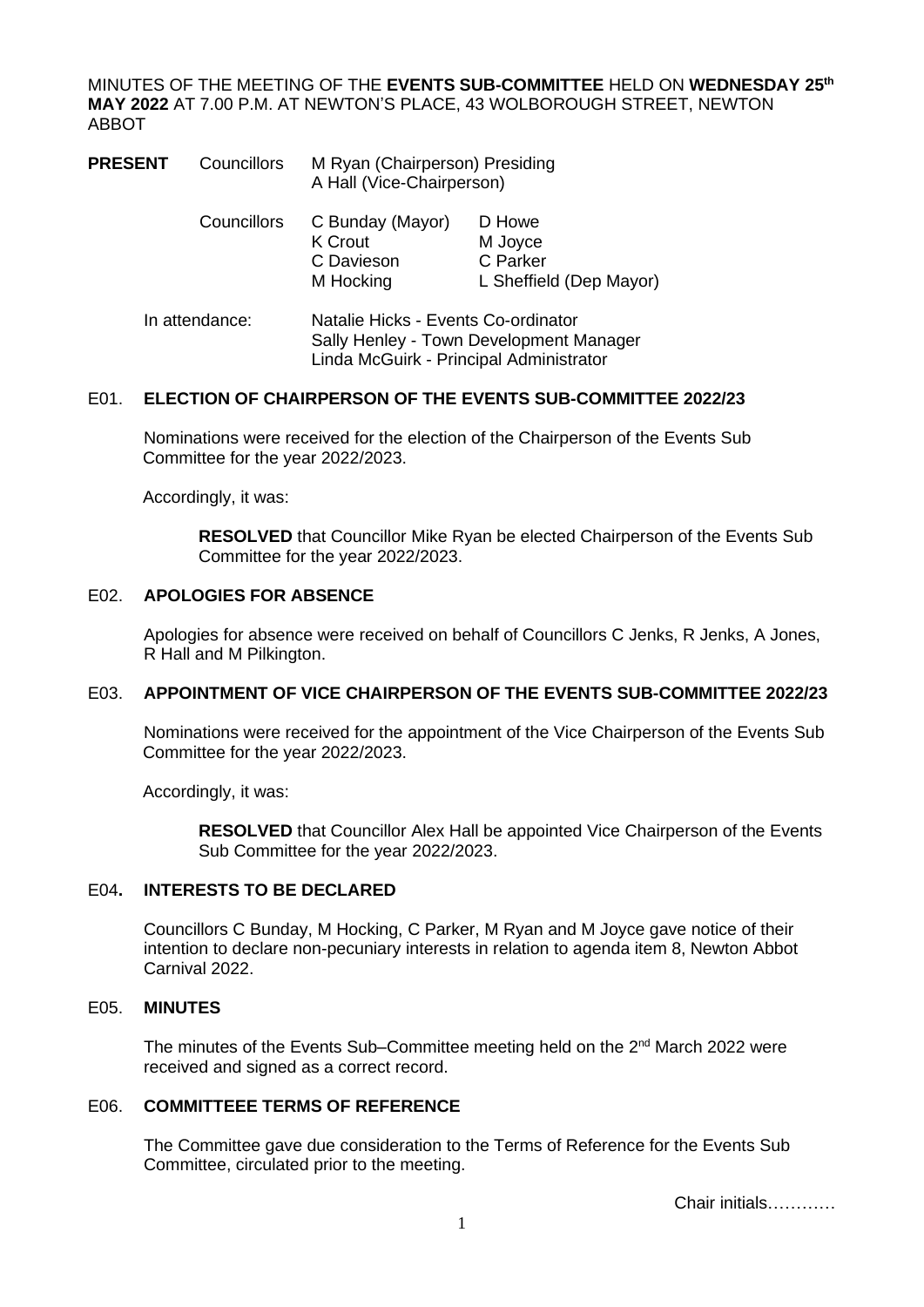Accordingly, it was:

**RESOLVED** that the Terms of Reference for the Events Sub-Committee be hereby, approved and adopted subject to a minor amendment to item 3, bullet point 10:

o *Additional Christmas Street Fayres Markets;*

## E07. **PUBLIC PARTICIPATION**

None.

### E08. **NEWTON ABBOT CARNIVAL 2022**

The Chairman of the Carnival Committee, Councillor Mike Ryan gave an update to the Sub-Committee on the plans for the 2022 Carnival. He advised the Carnival has been advertised and is going ahead despite very little interest from participants. It was noted that other local carnivals are struggling to attract entrants. Cllr Ryan reflected that it may be the last year for the Carnival in its current format.

Some tickets have been sold for the Duck Race and members were asked to help sell tickets and encourage participation.

Discussion took place regarding the future of carnivals and the rising cost of insurance, increased running costs, the effects of Covid and a lack of volunteers.

*Councillors C Bunday, M Hocking, C Parker, M Ryan and M Joyce having declared personal interests in the item took part in the discussion.*

# E09. **H M QUEEN PLATINUM JUBILEE CELEBRATIONS**

A revised Jubilee poster, appendix B, was tabled. The poster has been updated to include information on Creative Newton Abbot's Jubilee events.

The Events Co-ordinator confirmed the locations for Cllrs responsible for the Beacon lighting. Final details and logistics will be circulated next week.

It was noted that the local Clergy had been invited to give a reading prior to the lighting of the beacons. A response has not been received; members recognised the importance of having a church representative in attendance. Cllr Parker and the Town Development Manager agreed to contact local faith representatives.

Members were verbally advised of the final itinerary of Jubilee events. Members were asked to let the Events Co-ordinator know of their availability to volunteer with the Party in the Park on Sunday 5<sup>th</sup> June.

Members expressed their thanks to the Events team for their hard work preparing for the Jubilee weekend.

### E10. **EVENTS UPDATE**

The Events Co-ordinator informed members that the first band concert had taken place and was very successful, a collection taken during the event raised £186.66 for the Mayor's Charity.

The Events Co-ordinator reported: